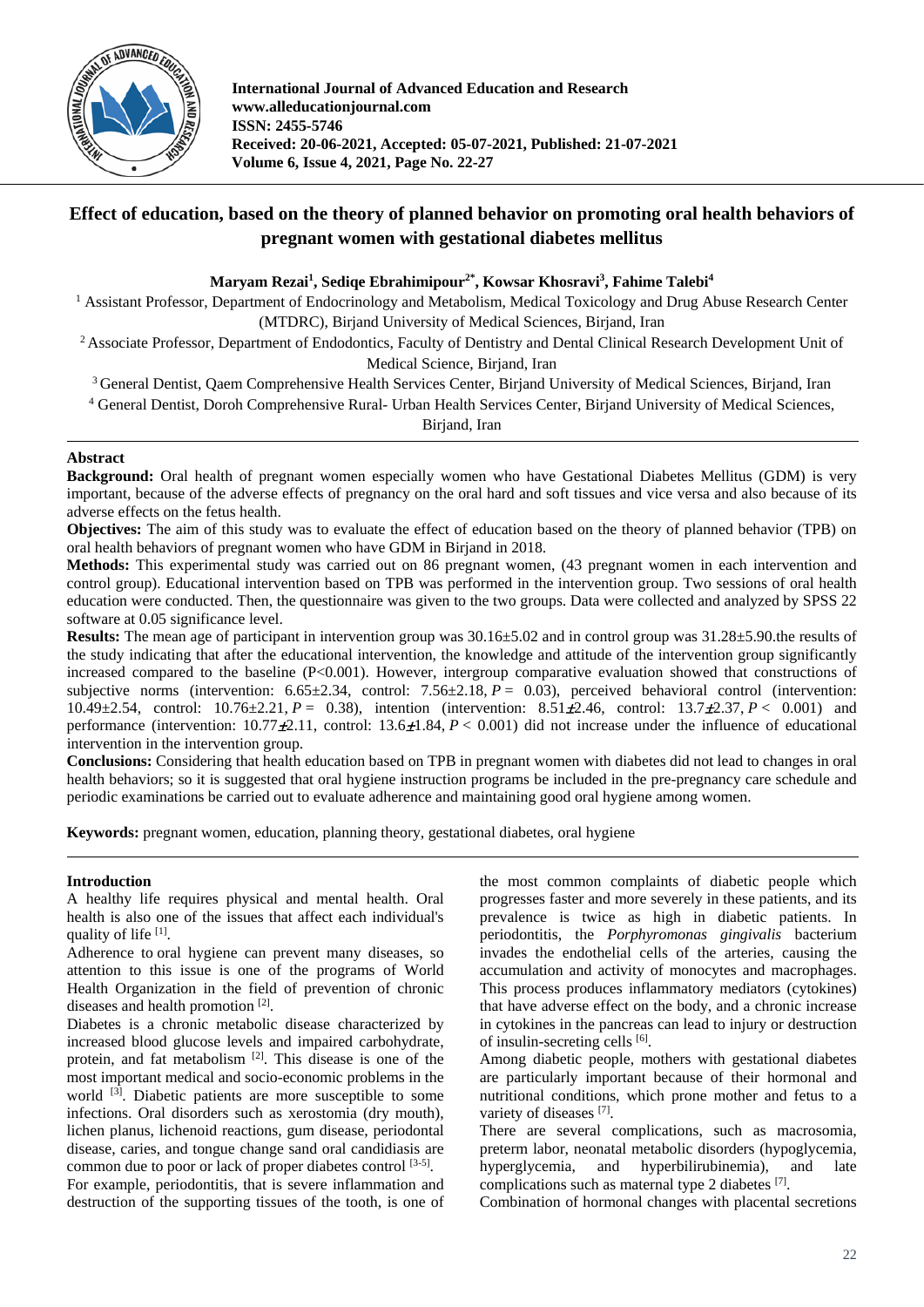such as progesterone, placental lactogen, corticotropinreleasing hormones and growth hormone cause insulin resistance and increases its secretion. Therefore, pregnancy is a diabetogenic condition and diabetes is the most common medical complication in pregnancy that 88% of its cases are gestational diabetes type (GDM) [8].

GDM is the intolerance to carbohydrates of varying severity that is first started or detected during pregnancy [9]. Of all pregnant women 14-18% is at risk for gestational diabetes [10] .

Pregnant women have high levels of sex hormones that cause changes in their blood vessels and increase the response to local factors such as plaque and calculus so they are more prone to periodontal disease and dental caries [8].

Pregnant women are 2.9 times more likely to develop caries than non-pregnant women  $\begin{bmatrix} 1 \end{bmatrix}$  prevalence of periodontal disease in pregnancy is reported to be between 40 and 50 percent [8] and gestational gingivitis, gestational tumors, and inflammation of the oral tissues are the most common forms of periodontal disease [8].

According to previous studies, untreated periodontal disease in pregnant women is an important risk factor for preterm labor (less than 37 weeks) and low birth weight babies (less than 2,500 grams) which impose heavy cost to the community [1].

Morning sickness or severe nausea can cause oral manifestations of Perimolysis or acidic corrosion of the teeth, loosening of the teeth and an increase in the depth and fluid of the gingival groove during pregnancy [11].

On the other hand, we are faced with a decrease in oral hygiene because of bleeding and nausea due to use of toothbrushes and toothpaste in pregnant women  $[12]$ . Decreased oral pH due to nausea and vomiting increases tooth decay, which this itself requires more attention to oral hygiene [12].

In a study by Thomas *et al*, More than half of pregnant women did not see a dentist during their recent pregnancy [7] in another study, half of pregnant women had gingivitis, while 5% were aware of their gums sickness  $[13]$ . These findings indicate lack of awareness about oral hygiene among pregnant women

According to the World Health Organization report, health education is the best and most effective way to ensure the health of people in the community, both in supply human resources and medical expenses [14].

Acknowledging that health education alone will not have a beneficial effect on oral health, transforming awareness into active thinking and health behavior requires a change in attitude. It is therefore revealed the importance of developing an appropriate training program based on a model<sup>[7]</sup>.

One of the most widely used social cognitive models is the theory of planned behavior (TPB)  $[15, 16]$ . The success of this theory has been proven in better understanding and explaining wide range of health behaviors<sup>[15, 16]</sup>.

Theory of Planned Behavior (TPB) is a social cognitive model which states intention is the main determinant of behavior. Intention is influenced by the three independent components of attitude, subject norm and perceived behavioral control. Attitude reflects a person's positive or negative thinking or filling of a behavior. The subject norm implies that perceived social pressures may cause a person to perform certain behaviors, and that perceived behavioral control is the difficulty or ease of performing a particular behavior. It seems to be affect directly or indirectly on performance.

A review of past studies showed that TPB has been used regularly in the field of oral health  $[15, 16]$ . The results of a randomized controlled trial of 170 adolescent showed significant effect of intervention using dental floss in experimental groups [17].

#### **Objectives**

Because of the adverse effects of diabetes on oral health and the particular importance of oral health in diabetic pregnant women, as well as the lack of knowledge about the effectiveness of his theory on women with GDM, so the aim of this study was to determine the effectiveness of a theorybased educational intervention on self-care behaviors of oral health in diabetic pregnant women in Birjand.

#### **Material and Methods**

This experimental study was performed on 86 pregnant women with GDM from 100 examined women who admitted to health centers and endocrinology clinics in Birjand in 2018. They were selected according to their medical records, based on fasting blood sugar (FBS) and with the opinion of endocrinologist and entered the study by simple random sampling. These people were filled the questionnaire and then divided into two equal groups in terms of age, level of education, history of diabetes and age of first pregnancy, etc. In each group  $n = 43$  which is calculated from the formula

| $((z(1-\frac{\alpha}{2})+z(1-\beta)) *2 \delta1+\delta2*2)$ |  |  |  |  |  |
|-------------------------------------------------------------|--|--|--|--|--|
| $(\mu1-\mu2)*2$                                             |  |  |  |  |  |

And the adjust formula of.

 $n = n$  $\overline{(1+\frac{n}{N})}$ 

Inclusion criteria were consent of women to participate the study, gestational age of less than 24 weeks, having gestational diabetes mellitus, the ability to read and write, not affecting advanced oral disease, and not employed in professions related to dentistry. Exclusion criteria were absence from the educational program, unwillingness to complete the questionnaire or incomplete response to the questionnaire.

The data collection tool was a standard questionnaire used in the study by Ebrahimipoor et al <sup>[18]</sup>. The validity and reliability of the questionnaire in different components obtained above 0.7 by Cronbach's alpha [18].

The questionnaire consisted of 10 demographic questions, 12 awareness questions, 7 attitude questions, 4 subjective norm questions, 5 perceived behavioral control questions, 5 intention questions, and 7 performance questions.

After completing and collecting the questionnaires in the first stage, the individuals randomly entered the study and based on the list of their names, they divided into two groups of intervention and control.

#### (n=43 in each group).

Educational interventions based on the theory of planned behavior, were held for the test group during two one-hour training sessions, two weeks apart. The trainings were defined based on the objectives and were conducted by the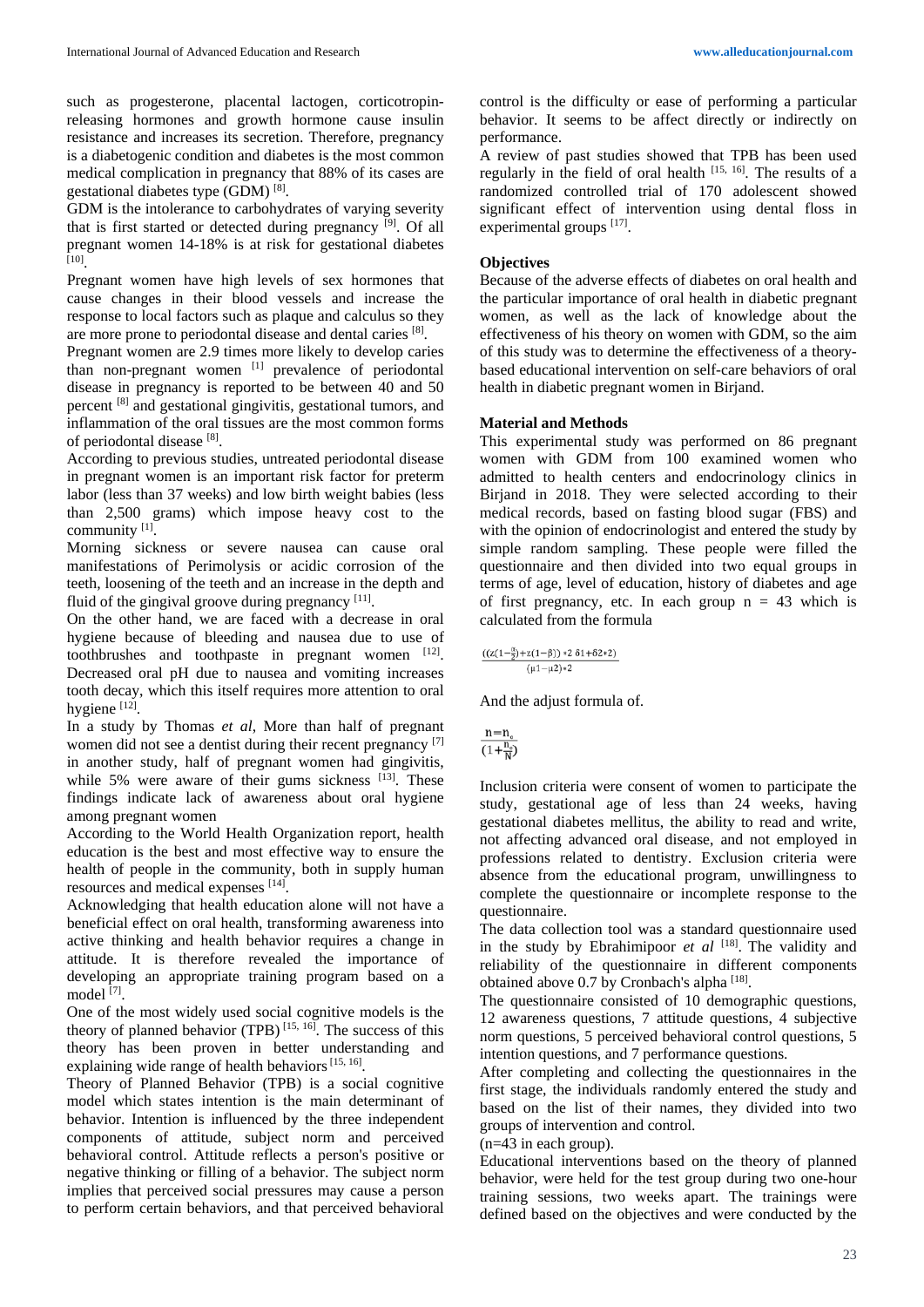project executives under the supervision using Power Point and lecture along with questions and answers. In order to facilitate the change in the behavior of pregnant women, at the end of session package containing a toothbrush, toothpaste and dental floss made available for intervention group.

Due to the lack of cooperation of pregnant women to participate in all 4 training sessions, with the opinion of the research team, it was considered appropriate to hold two training sessions.

In the first session, in order to increase the awareness of pregnant women and create a positive attitude to importance of oral health, the following educational materials were taught: adverse effects of oral and dental problems during pregnancy, conditions that can cause poor oral hygiene during pregnancy, adverse effects of oral and dental problems during pregnancy for the fetus, adverse effects of diabetes on teeth and gums.

In the second session, which was held by inviting a companion (spouse, mother, sister, friend, etc.), while increasing the awareness in the field of health and changing attitudes about common wrong habits in this field and emphasizing the right way to perform oral and dental hygiene, we sought to change behavior and behavioral control. The training materials were as follows: the correct method of brushing, features of a suitable toothbrush, proper flossing, good times to use toothbrushes and floss, the impact of others on women's oral hygiene during pregnancy, practical tutorial on how to brush and floss using a replica and Q&A.

Due to the lack of participation of women in training classes at the same time, the sessions were held in smaller groups of 10 t0 15. One month after the interventions, the questionnaires were re-completed by participants in both the experimental and control groups. In the control group, the training was conducted by distributing oral health educational pamphlets after completing the second stage of the questionnaire.

Participation in this research was optional and complete information about the goals and how to participate and conduct the research is provided to participants. The participants were reassured that their information was confidential and it did not conflict with the culture and beliefs of the community.

The data were entered into SPSS software version 22 and was analyzed using descriptive statistical tests (mean, standard deviation, frequency and percentage), independent and paired t-test and Mann-Whitney U test, at a significance level of 0.05.

## **Conclusion**

The mean age of pregnant women was 30.16±5.02 and 31.28±5.90 years in the intervention and control group, respectively. The independent t-test showed that the two groups did not differ in terms of age and number of children (P> 0.05).Other demographic characteristics mentioned in Table 1. Intergroup comparative evaluation at baseline showed that the mean grades score of knowledge, attitude, subjective norms, perceived behavioral control, and performance were comparable and had no significant differences (table 2 and table 3)

However, intergroup comparative evaluation after the educational intervention showed that the constructions of knowledge and attitudes had a significant increase in the intervention group compared to the control group. The, subjective norms, perceived behavioral control, intention and performance did not increase under the influence of educational intervention in the intervention group (table2 and table3)

Data analysis using paired *t*-test and Wilcoxon test showed that after education in the intervention group the constructions of knowledge and attitudes had improved significantly but subjective norms, intention perceived behavioral control and performance were not improved rather than baseline.

The constructions of knowledge, perceived behavioral control and performance increased significantly in the control group rather than baseline (table 2, 3)

The purpose of this study was to evaluate the effect of education based on the theory of planned behavior (TPB) on oral health behaviors of pregnant women who have GDM in Birj and in 2018.

The findings showed that the difference between the score of knowledge and attitude after the intervention in the test group was significant. the study of Shamsi *et al*., Haji Kazemi et al. showed similar results [19, 20].

| <b>Demographic Characteristic</b> | <b>Intervention Group</b> |               | <b>Control Group</b> |               |                           |  |  |  |
|-----------------------------------|---------------------------|---------------|----------------------|---------------|---------------------------|--|--|--|
|                                   | NO.                       | $\frac{0}{0}$ | NO.                  | $\frac{0}{0}$ | <b>P</b> value $K^2$ test |  |  |  |
| Level of education                |                           |               |                      |               |                           |  |  |  |
| Elementary and middle school      | 18                        | 41.9          | 10                   | 23.3          | 0.12                      |  |  |  |
| High school                       | 13                        | 30.2          | 13                   | 30.2          |                           |  |  |  |
| College or university             | 12                        | 27.9          | 20                   | 46.5          |                           |  |  |  |
| Job                               |                           |               |                      |               |                           |  |  |  |
| Yes                               | 8                         | 18.6          | 10                   | 23.3          | 0.23                      |  |  |  |
| N <sub>o</sub>                    | 35                        | 81.4          | 33                   | 76.8          |                           |  |  |  |
| Monthly family income             |                           |               |                      |               |                           |  |  |  |
| low                               | 14                        | 43.8          | 9                    | 26.5          |                           |  |  |  |
| moderate                          | 6                         | 18.8          | 9                    | 26.5          | 0.33                      |  |  |  |
| high                              | 12                        | 37.5          | 16                   | 47.1          |                           |  |  |  |

**Table 1:** Demographic characteristics of participants in the intervention and control group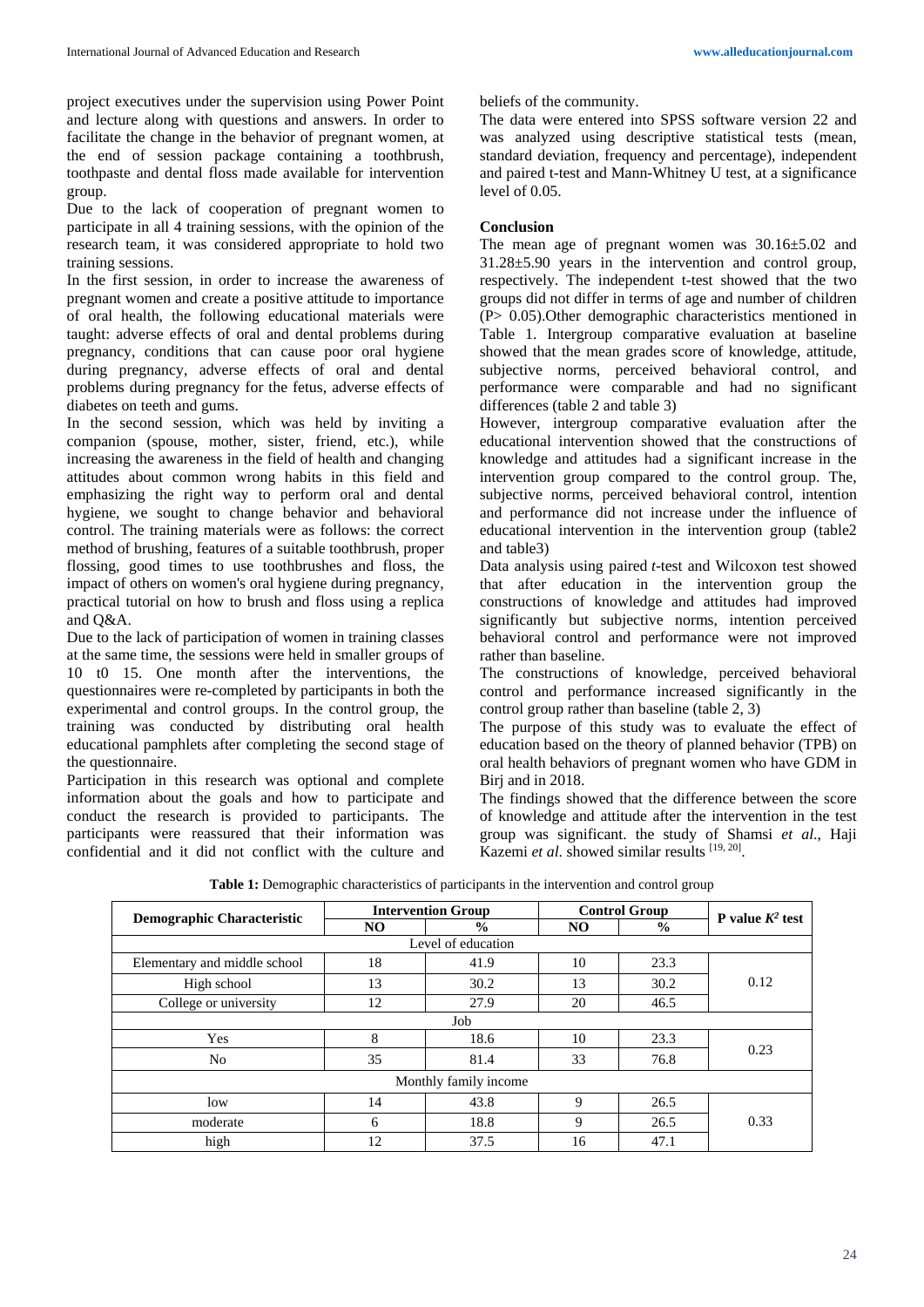**Table 2:** Comparison of the mean scores of attitude, intention and performance in the study groups before and after the intervention

| <b>Intervention Group</b>          | <b>Control Group</b>      | P independent t test           |  |  |  |  |  |
|------------------------------------|---------------------------|--------------------------------|--|--|--|--|--|
| Attitude                           |                           |                                |  |  |  |  |  |
| $19.95 \pm 3.32$                   | $19.93 \pm 3.61$          | 0.97                           |  |  |  |  |  |
| $23.23 + 5.23$                     | $20.02\pm3.73$            | $0.001*$                       |  |  |  |  |  |
| $P < 0.001*$                       | $P=0.82$                  |                                |  |  |  |  |  |
| Intention                          |                           |                                |  |  |  |  |  |
| Before intervention $12.98\pm2.41$ |                           | $P=0.53$                       |  |  |  |  |  |
| $8.51 \pm 2.46$                    | $12.39\pm 3.14$           | $P < 0.001*$                   |  |  |  |  |  |
| $P < 0.001*$                       | $P=0.67$                  |                                |  |  |  |  |  |
| Performance                        |                           |                                |  |  |  |  |  |
| $12.98 \pm 2.41$                   | $13.7 + 2.37$<br>$P=0.85$ |                                |  |  |  |  |  |
| $10.77 \pm 2.11$                   | $13.6 \pm 1.84$           | $P<0.001*$                     |  |  |  |  |  |
| $P=0.06$                           | $P<0.001*$                |                                |  |  |  |  |  |
|                                    |                           | $Mean \pm SD$<br>$13.7 + 2.37$ |  |  |  |  |  |

\*the differences are significant.

**Table 3:** Comparison of the mean scores of knowledge, Subjective norm and Perceived behavioral control in the study groups before and after the intervention

|                              | <b>Median and Percentile</b> |                      |                |  |  |  |  |  |
|------------------------------|------------------------------|----------------------|----------------|--|--|--|--|--|
|                              | <b>Intervention Group</b>    | <b>Control Group</b> | P Mann Whitney |  |  |  |  |  |
| Knowledge                    |                              |                      |                |  |  |  |  |  |
| <b>Before Intervention</b>   | $8.21 \pm 1.70$              | $8.51 \pm 1.84$      | $P=0.33$       |  |  |  |  |  |
| After Intervention           | $9.79 \pm 1.30$              | $8.93 \pm 1.64$      | $P=0.02*$      |  |  |  |  |  |
| P Value (Wilcoxon)           | $P < 0.001*$                 | $P < 0.001*$         |                |  |  |  |  |  |
| Subjective Norm              |                              |                      |                |  |  |  |  |  |
| Before Intervention          | $7.49 \pm 2.51$              | $7.81 \pm 2.96$      | $P=0.69$       |  |  |  |  |  |
| After Intervention           | $6.65 \pm 2.34$              | $7.56 \pm 2.18$      | $P=0.03*$      |  |  |  |  |  |
| P Value (Wilcoxon)           | $P=0.007*$                   | $P=0.35$             |                |  |  |  |  |  |
| Perceived Behavioral Control |                              |                      |                |  |  |  |  |  |
| <b>Before Intervention</b>   | $10.51 \pm 3.17$             | $10.39 \pm 2.39$     | $P=0.84$       |  |  |  |  |  |
| After Intervention           | $10.49 \pm 2.54$             | $10.76 \pm 2.21$     | $P=0.38$       |  |  |  |  |  |
| P Value (Wilcoxon)           | $P=1$                        | $P=0.02*$            |                |  |  |  |  |  |

\*the differences are significant.

Findings show that there is a relationship between awareness and attitude. In fact, with increasing awareness, mothers' attitudes toward oral care have improved [20].

Contrary to expectations, after the intervention, the mean score of behavioral intention in the test group decreased. However, the study by Hatefnia *et al*. showed that after training, the behavioral intention score in the intervention group increased significantly  $[21]$ . Also the mean score of performance on the test group decreased after intervention These findings are Contrary to the results of other studies [19, 20] .

It is commonly expected that awareness and attitude affect women's performance and as awareness increases, health behaviors improved too. But some studies have shown that mothers' knowledge and practice about oral care are irrelevant [21, 22].

The mean score of perceived behavioral control in the two study groups before and after the intervention did not differ significantly. The study by HatefNia *et al*., showed the opposite results [23].

Several factors are involved in influencing performance, intention and behavioral control that increased knowledge leads to change in attitude and consequently leads to change in behavior. These include: socio-economico-cultural conditions, as well as literacy level and the health status of the community. There is a possibility that oral hygiene of the participants is in good condition at baseline. A study that examines and records the status of caries and periodontal disease in pregnant women before the study can resolve these ambiguities.

Since, according to these results, contrary to other research, the change in knowledge and attitude did not lead to a positive change in oral health care behaviors, the following reasons can also justify the results: since more than 70% of the studied population were people with non-academic education, and this certainly has not positive effect on the perception that improved knowledge must lead to oral health performance. More than 50 percent of the population had low income. Thus there are many concerns that may prioritize over personal health. More than 75% of the study population consists of housewives and generally is limited only within the family and has less contact with the community; so practice a series of behaviors and beliefs is more difficult due to the previous background and less information. So despite increased knowledge, one does not realize the importance of turning this knowledge into action and considers it a trivial matter. Furthermore participants in this study were people who, as well as to pregnancy, had to take medication or dietary control of sugar, so this can be a reason for people to be bored with oral hygiene; between different medical prescriptions, which are more important for the health of mother and the fetus, they may neglected oral hygiene and made it their next priority. Also it is possible for women to turn acquired knowledge and attitudes into practical behavior after childbirth and in pregnancy they attributed more importance to health of the baby than for themselves. One of the reasons for the low impact of education on other constructions could be the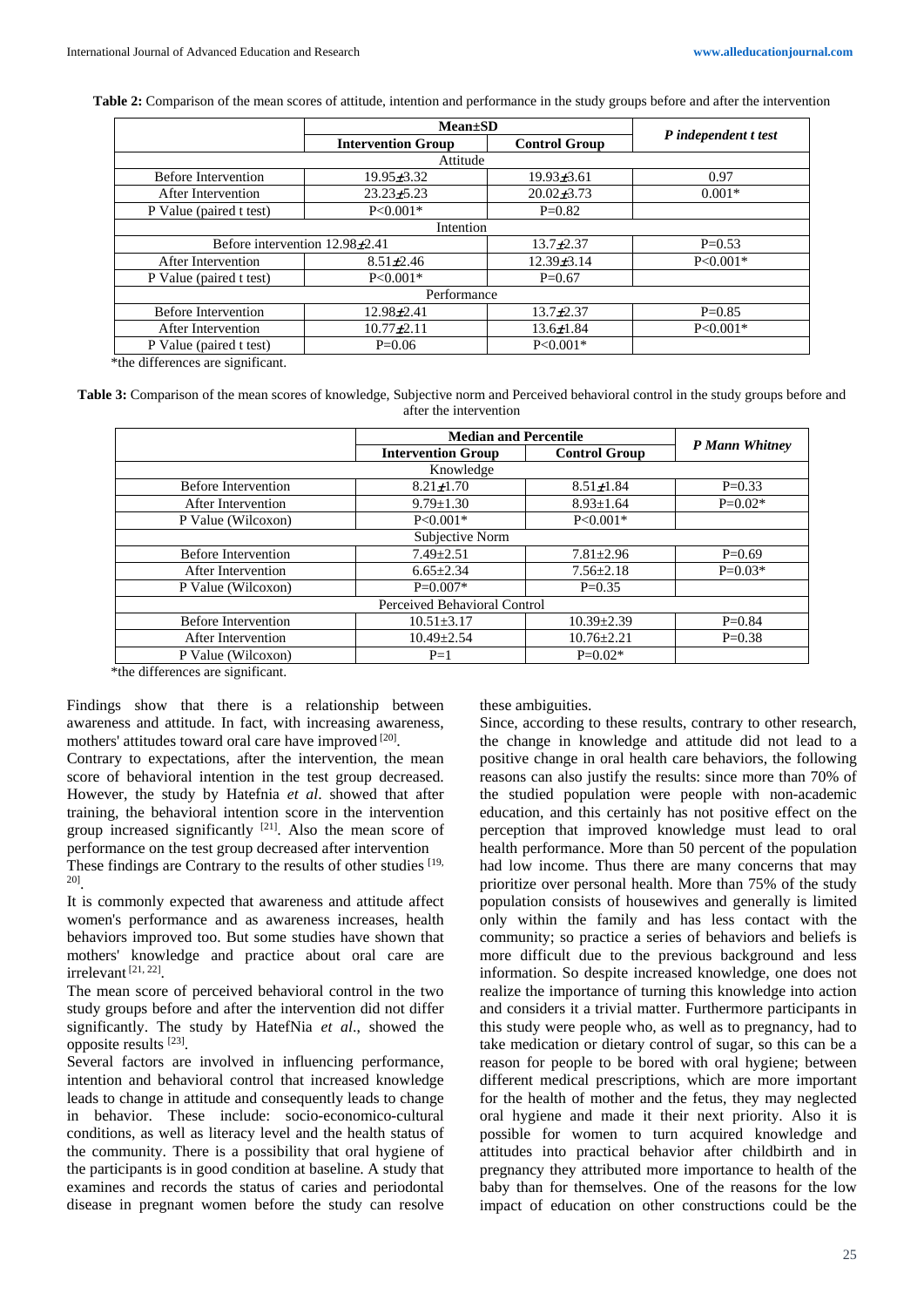reduction of training sessions due to lack of cooperation of participants.

Whether better education on dental health in pregnancy can lead to improved dental practices, improved health and better pregnancy health outcomes requires further investigation.

The results of this study showed that the score of subjective norms, that discuss the influence of relatives and society, decreased significantly after the intervention in the intervention group. This was consistent with a study by Ebrahimipoor *et al*. that showed teaching pregnant women based on the theory of planned behavior improves all constructs of health behavior except subjective norms [18].

Since spouse plays an important role in persuading and motivating of woman, the role of the individual's spouse is more important than the other people in the case of subjective norm. In the other words about 70 percent of men had non-university education, and only a few of them attendedin the second session of counseling, the ineffectiveness of the intervention on the subjective norm was somewhat predictable.

Of the significant results in this study was improving the constructions of knowledge, perceived behavioral control and performance of control group in the second stage of completing the questionnaire compared to the baseline.

Questionnaire distribution seems to have acted as a confounding factor in improving health behaviors.

Of the limitations in this study were time limitation and the need to rush in carrying out the study due to termination of pregnancy, difficulty completing the questionnaire because of physical condition of mothers, unwillingness to attend training classes and use of self-reporting tools to gather information. Despite the results of the present study that show the effect of the TPB was not felt in all fields, however, the role of education cannot be ignored as a key element in the success of health care services, including oral health, especially face-to-face training based on regular planning, which leads to learning consolidation and ultimately behavioral changes.

Therefore, it is recommended to consider the obstacles that were cited as reasons for ineffectiveness in intention, behavioral control, subjective norms and performance for further research, so by effective training in the field of oral health we can take a long step in protecting the health of diabetic pregnant women and their babies, and by implementing this process to other sectors, we can prevent the heavy costs of dental treatment and create a healthy society.

## **Conclusion**

Education based on the theory of planned behavior can improve the knowledge and attitude of women with GDM, but it has failed to improve other construction of the theory. The reasons could be diabetes, boredom and/or inadequacy of training sessions. It is suggested that oral hygiene instruction programs be included in the pre-pregnancy care schedule and periodic examinations be carried out to evaluate adherence and maintaining good oral hygiene among women.

## **References**

1. Cordero MJA *et al*. Quality of life during pregnancy and its influence on oral health: a systematic review. Journal of Oral Research,2019:8:74-81.

- 2. Farzaneh Z *et al*. Predictors of Oral Health Condition among Pregnant Mothers in Rafsanjan City Based on Theory of Planned Behavior in 2016: A Descriptive Study. Journal of Rafsanjan University of Medical Sciences,2020:19:65-80.
- 3. Cervino G *et al*. Diabetes: Oral health related quality of life and oral alterations. BioMed research international, 2019.
- 4. Kashi Z *et al*. Relationship between periodontitis and inflammatory factors with gestational diabetes. Journal<br>of Mazandaran University of Medical of Mazandaran University of Medical Sciences,2015:25:24-31.
- 5. Khanpaye A *et al*. Evaluation of Knowledge, Attitude and Performance Regarding Gestational Diabetes Mellitus among Women. Journal of Research in Medical and Dental Science,2019:7:122-125.
- 6. Gholinezhad H *et al*. Using ginger supplement in adjunct with non-surgical periodontal therapy improves metabolic and periodontal parameters in patients with type 2 diabetes mellitus and chronic periodontitis: A double-blind, placebo-controlled trial. Journal of Herbal Medicine, 2019, 100315.
- 7. Emami Moghadam Z *et al*. Perceived benefits based on the health belief model in oral health related behaviors in pregnant women, Mashhad, 2012. The Iranian Journal of Obstetrics, Gynecology and Infertility,2013:16:21-27.
- 8. Zgoli G *et al*. Evaluation of the relationship between periodontal disease and Gestational Diabetes Mellitus in pregnant women referred to selected public health centers of Mashhad in 2011. The Iranian Journal of Obstetrics, Gynecology and Infertility,2015:18:11-16.
- 9. Xiong X *et al*. Periodontal disease and gestational diabetes mellitus. American journal of obstetrics and gynecology,2006:195:1086-1089.
- 10. Duran A *et al*. Introduction of IADPSG criteria for the screening and diagnosis of gestational diabetes mellitus results in improved pregnancy outcomes at a lower cost in a large cohort of pregnant women: the St. Carlos Gestational Diabetes Study. Diabetes care,2014:37:2442-2450.
- 11. Pramila M *et al*. Oral health related quality of life in pregnancy: a systematicreview. PUBLIC HEALTH, 2011, (18).
- 12. Wagner Y, R Heinrich-Weltzien. Midwives' oral health recommendations for pregnant women, infants and young children: results of a nationwide survey in Germany. BMC Oral Health,2016:16:36.
- 13. Ojanotko‐Harri A *et al*. Altered tissue metabolism of progesterone in pregnancy gingivitis and granuloma. Journal of clinical periodontology,1991:18:262-266.
- 14. Zeidi IM, Hajiagha AP. Effect of educational intervention on oral health self-care behaviors in diabetic patients. Journal of Isfahan Dental School, 2014, 202-214.
- 15. Dumitrescu AL *et al*. Modeling the theory of planned behavior for intention to improve oral health behaviors: the impact of attitudes, knowledge, and current behavior. Journal of oral science,2011:53:369-377.
- 16. Anderson CN, Noar SM, Rogers BD. The persuasive power of oral health promotion messages: a theory of planned behavior approach to dental checkups among